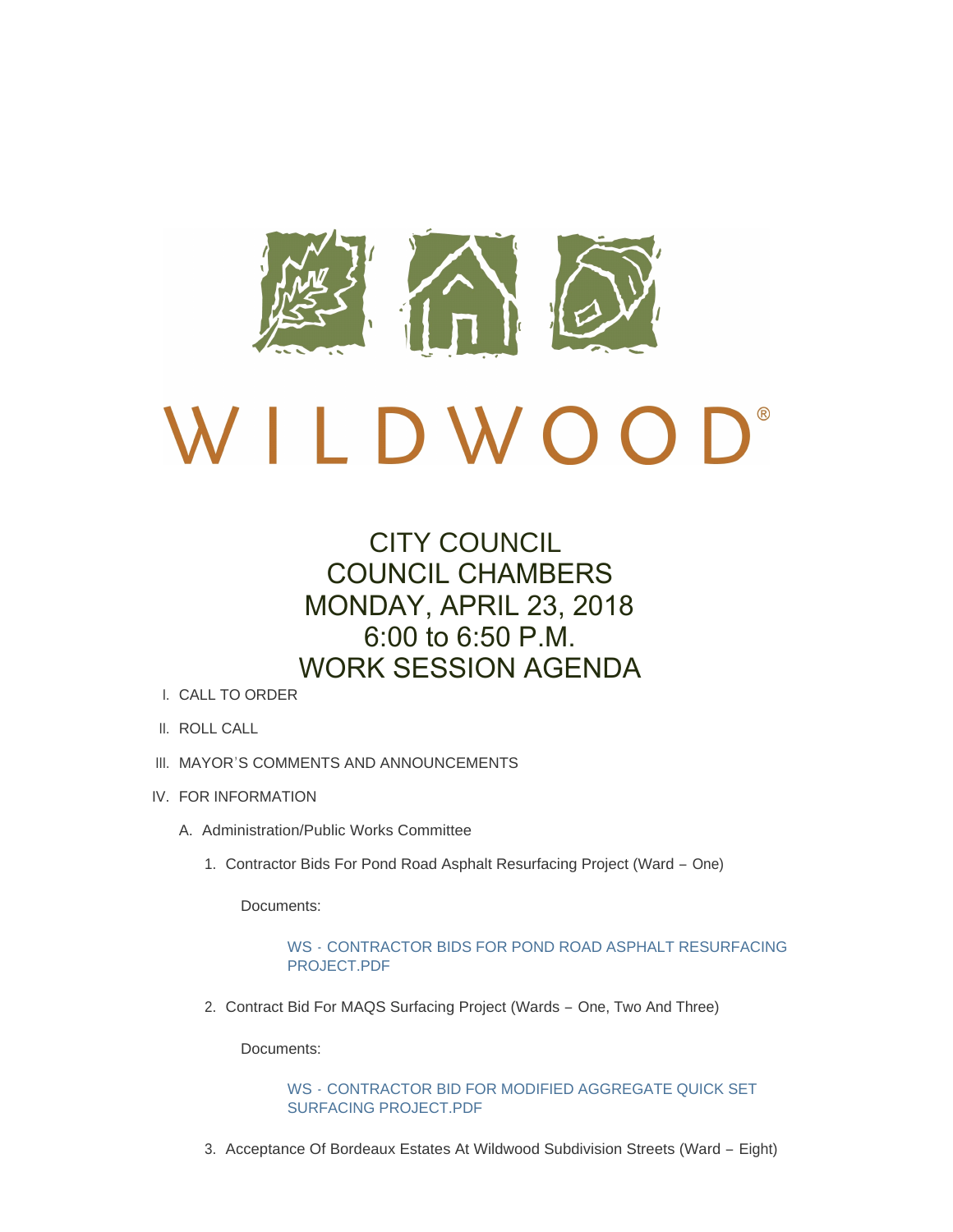Documents:

## WS - [ACCEPTANCE OF BORDEAUX ESTATES AT WILDWOOD](http://www.cityofwildwood.com/AgendaCenter/ViewFile/Item/15153?fileID=20582)  STREETS.PDF

- B. Board Of Public Safety
	- 1. Proposed Regulations On The Sale Of Tobacco/Vaping Products (Wards All)

Documents:

## WS - [PROPOSED REGULATIONS ON THE SALE OF TOBACCO AND](http://www.cityofwildwood.com/AgendaCenter/ViewFile/Item/15155?fileID=20583)  VAPING PRODUCTS.PDF

- C. City Administrator
	- 1. Update On Audio-Visual Upgrades (Wards All)

Documents:

#### [WS UPDATE ON AUDIO-VISUAL UPGRADES.PDF](http://www.cityofwildwood.com/AgendaCenter/ViewFile/Item/15157?fileID=20603)

- D. Department Of Planning And Parks
	- 1. Update And Accounting Of Community Park Phase 3 Project (Ward One)

Documents:

## WS - [UPDATE ON THE COMMUNITY PARK.PDF](http://www.cityofwildwood.com/AgendaCenter/ViewFile/Item/15159?fileID=20584)

- E. Planning And Parks Committee
	- 1. Design And Engineered Plans For Bidding Of The Monarch-Chesterfield Levee Trailhead Project (Ward – One)

Documents:

#### WS - [MONARCH-CHESTERFIELD LEVEE TRAILHEAD.PDF](http://www.cityofwildwood.com/AgendaCenter/ViewFile/Item/15161?fileID=20585)

2. Update Report On Facility Reservations, Event Registrations, And Ongoing And Long-Term Maintenance Costs For Parks And Trail Facilities (Wards – All)

Documents:

#### WS - [UPDATE ON FACILITY RESERVATIONS, EVENT REGISTRATIONS,](http://www.cityofwildwood.com/AgendaCenter/ViewFile/Item/15162?fileID=20586)  AND ONGOING MAINTENANCE COSTS.PDF

3. Update On Parks And Recreation Action Plan (Wards - All)

Documents:

## WS - [PARKS AND RECREATION UPDATE.PDF](http://www.cityofwildwood.com/AgendaCenter/ViewFile/Item/15163?fileID=20587)

City Website Refresh – First Impressions (Wards – All) 4.